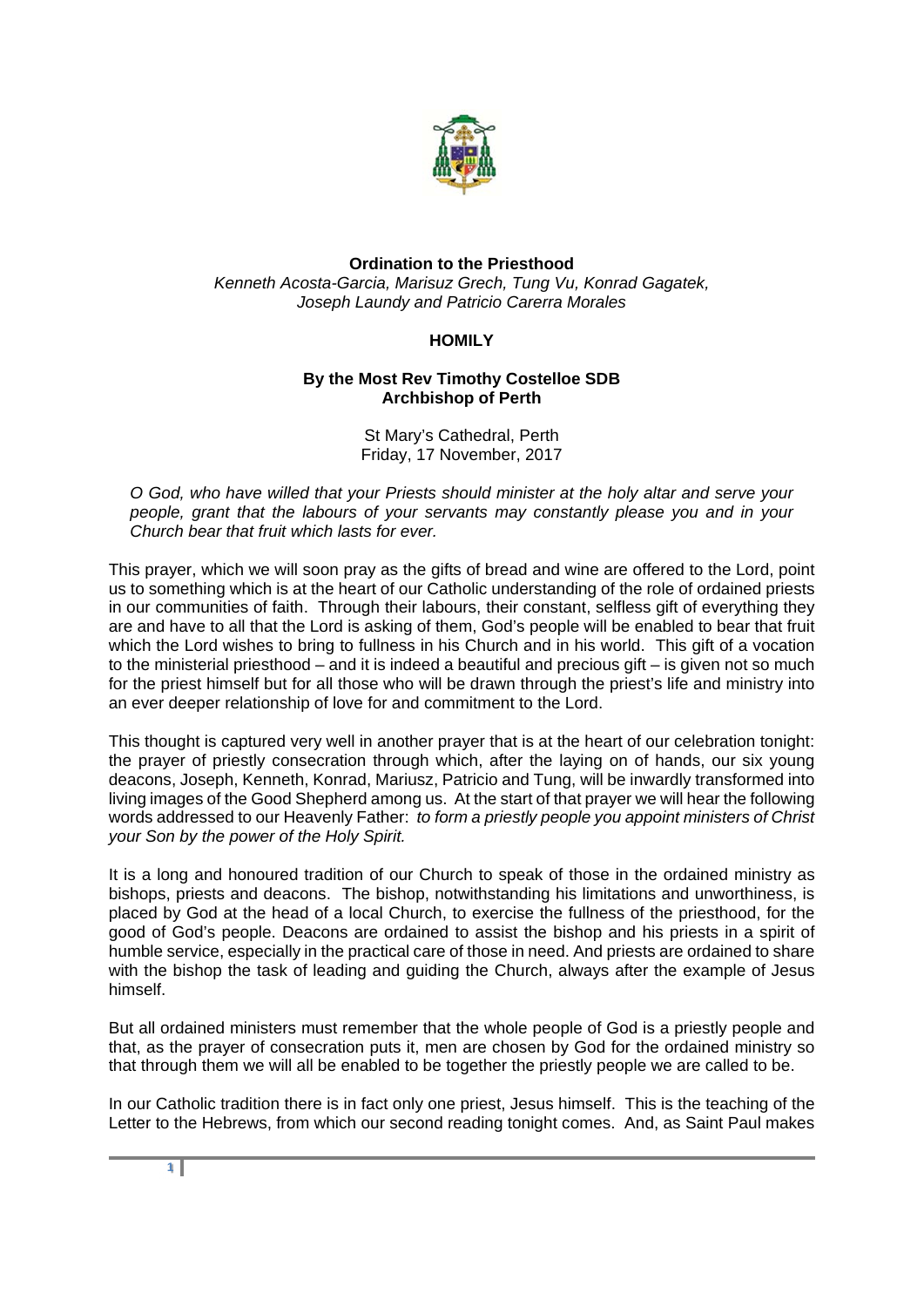

clear in some of his writings, the priesthood of Jesus is unique. In most ancient religious traditions priests offered sacrifices of animals, or the first fruits of the harvest in order to re-establish a right relationship with God. Jesus instead offered himself and in doing so completely transformed the nature of religion, showing us what priesthood is really all about. It is about living every moment, and every day, of our lives as a gift for the sake of others. It is about being ready to give all that we are and all that we have to God and, in God, to all God's people. This is how Jesus lived his unique priesthood. And this is how we, his priestly people, will live out our sharing in his priesthood.

This might seem like an impossibly high ideal or unrealisable dream – and of course it is if we look only to ourselves or even simply to each other for the strength, the courage and the fidelity to live this way. Rather we must look to the Lord and to his grace and forgiveness. To be in communion with Jesus, and to live from the depths of that communion, is to live as Jesus did, and love as Jesus did, and forgive as Jesus did. And to live and love and forgive as Jesus did is to make our lives a gift for others as Jesus did; it is to live a priestly life, as brothers and sisters of Jesus, our one true priest.

Our Catholic tradition has always known that God loves the world he has created and that God wishes to encounter us in and through the things, and especially the people, he has created. This is why the Lord gives us sacraments as the privileged way of encountering him. Through the created waters of baptism we are washed free from original sin; through the very human rituals of the sacrament of Reconciliation we are forgiven, healed and renewed; through the bread and wine of the Eucharist we are fed with the body and blood of the Lord; through the sacred oil of chrism we are strengthened by the power of the Holy Spirit.

And through the laying on of hands and the prayer of consecration we are given new priests who are empowered by God to be living signs that the Lord has not abandoned his Church and that he continues to be with us as our shepherd and one true priest. Through their lives and their ministry our priests are God's unique gift to his Church to remind us that we rely not on ourselves or on each other but rather on the one whose living presence as our shepherd our priests are called to be.

And so Joseph, Kenneth, Konrad, Mariusz, Patricio and Tung, in a moment you will step forward and formally respond to this extraordinary invitation the Lord has given you. You will need deep faith, great courage, and unfailing humility. The gift you are given tonight is given for you, of course, but only so that through you the Lord can be present with his people. Tonight you are set apart not so that people can honour you and defer to you, but so that through you the Lord can shine forth. At this time in our Church's history we realise more than ever before how essential the fidelity of our priests is and how destructive our infidelity is.

Each day you will have to remind yourselves that the priesthood is about simple, humble service rather than about domination or control. It is about gentleness and compassion rather than rigidity and arrogance. It is about being proclaimers of the truth – but God's truth, not your own. It is about showing people the way, by word and example, and leading them along this way – but it must be the Lord's way, not your own. Tonight your whole life is given over to the Lord, to his Church and to his People. From tonight you are no longer your own – you are His. We pray that you will always be faithful to this call – for the Church needs you, and God is calling to you.